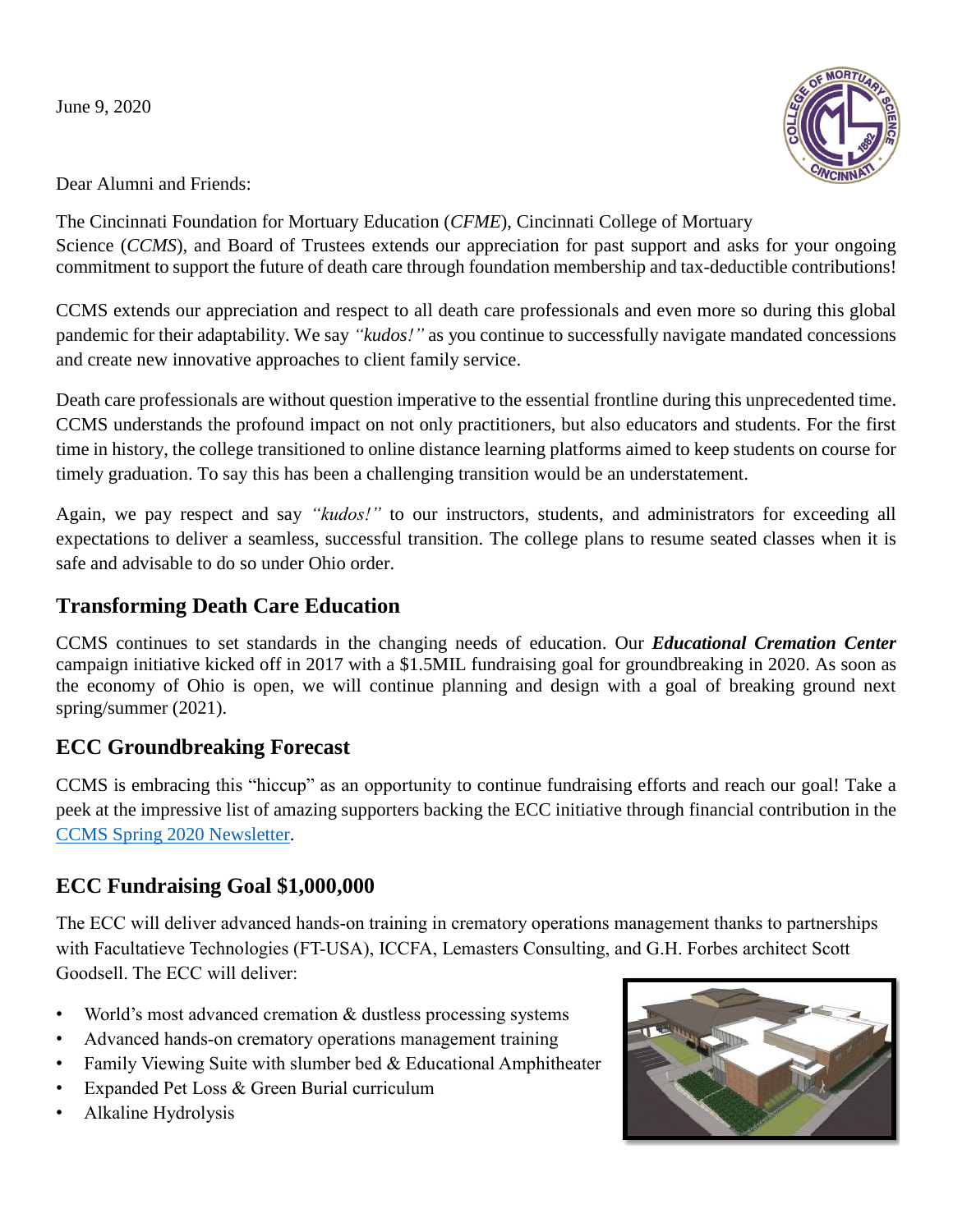#### **Ways to Support CCMS**

We invite you to help us as we reach our goal and construct the first Ever hands-on Educational Cremation Center a reality in death care!

 **Support the ECC and Future of Death Care Today!** *Your company logo and link will appear on our website*

- $\triangleright$  Include a tax-deductible donation today using the enclosed *Contribution & Foundation Membership* form, or
- ▶ Donate online at [www.ccms.edu/ecc](http://www.ccms.edu/ecc)
- $\triangleright$  Pledge future financial support or learn more about the ECC Email us: [ecc@ccms.edu](mailto:ecc@ccms.edu) Call us: (513) 618-1923

# Goal Thermometer May 2020\$1,500,000 \$1,000,000  $625.650$ \$500,000 Let's Go!

#### **Join or Renew Foundation Membership!**

- Remit dues by mail using the enclosed *Contribution & Foundation Membership* form, or
- Remit dues online at<https://www.ccms.edu/forms/foundation-join-renew/>
- $\triangleright$  Don't forget to consider including an additional contribution to support the ECC! *Please remit annual membership dues by June 30, 2020*

From our CCMS family to yours…continue to practice social distancing, stay safe, stay healthy. We hope to see you soon!

Freak B Reservation

 Cincinnati College of Mortuary Science Cincinnati College of Mortuary Science Board of Trustees Chairperson **President and CEO** 

Vack & Beckner,

Frank Rosenacker, Esq. Jack E. Lechner, Jr., CT, CFSP